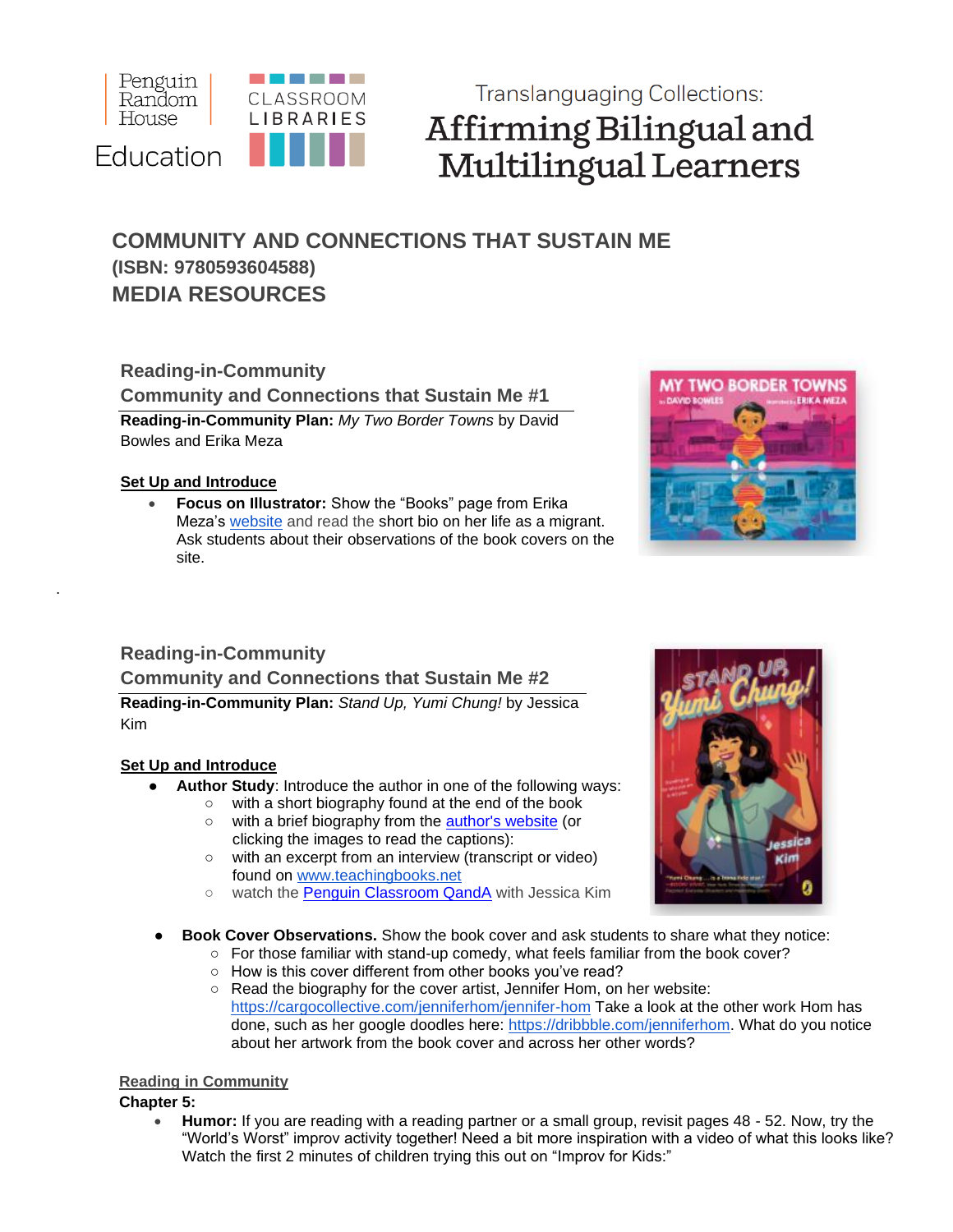

**Translanguaging Collections:** Affirming Bilingual and Multilingual Learners

[https://www.youtube.com/watch?v=xvedC\\_u7OUw](https://www.youtube.com/watch?v=xvedC_u7OUw)

#### **Chapters 15-16**

The Chung family gets another reminder of how the changes in the community are affecting them when they are told they have eight days to get on track with their rent. This is the chapter where you can discuss the term "gentrification" and how this describes what is happening in Koreatown. You can show the "Gentrification Explained" video by Urban Displacement<https://youtu.be/V0zAvlmzDFc>

#### **Discussion and Response**

- If you have a more extended ELA block schedule in your school that permits you more time for reading in community and discussion, or you find that your students would like more prompts for their reading partnerships or book club groups, please see the wonderful Discussion Guide for *Stand Up, Yumi Chung!* Written by Dr. Sarah Park Dahlen at the back of the book or on the Penguin Classroom website here:<https://penguinclassroom.com/books/stand-up-yumi-chung/>
- Food, Memory, and Connection to Family Ask students to read the American Booksellers Association, ["An Indies Introduce QandA With "Stand Up, Yumi Chung!" Author Jessica Kim.](https://www.bookweb.org/news/indies-introduce-qa-stand-yumi-chung-author-jessica-kim-576724)"

## **Reading-in-Community Community and Connections that Sustain Me #3 Reading-in-Community Plan:** *Tight* by Torrey Maldonado

#### **Set Up and Introduce**

- **Author Study:** Introduce the author in one of the following ways:
	- with a short biography found at the end of the book
	- with a short biography from the author's website: <http://www.torreymaldonado.com/>
	- with an excerpt from an interview (transcript or video) found on [www.teachingbooks.net](http://www.teachingbooks.net/)
- **● Connection with a Literacy Unit**
	- Share a brief synopsis from the back cover of the book or Lila Quintero Weaver's review of *Tight* on<https://latinosinkidlit.com/>